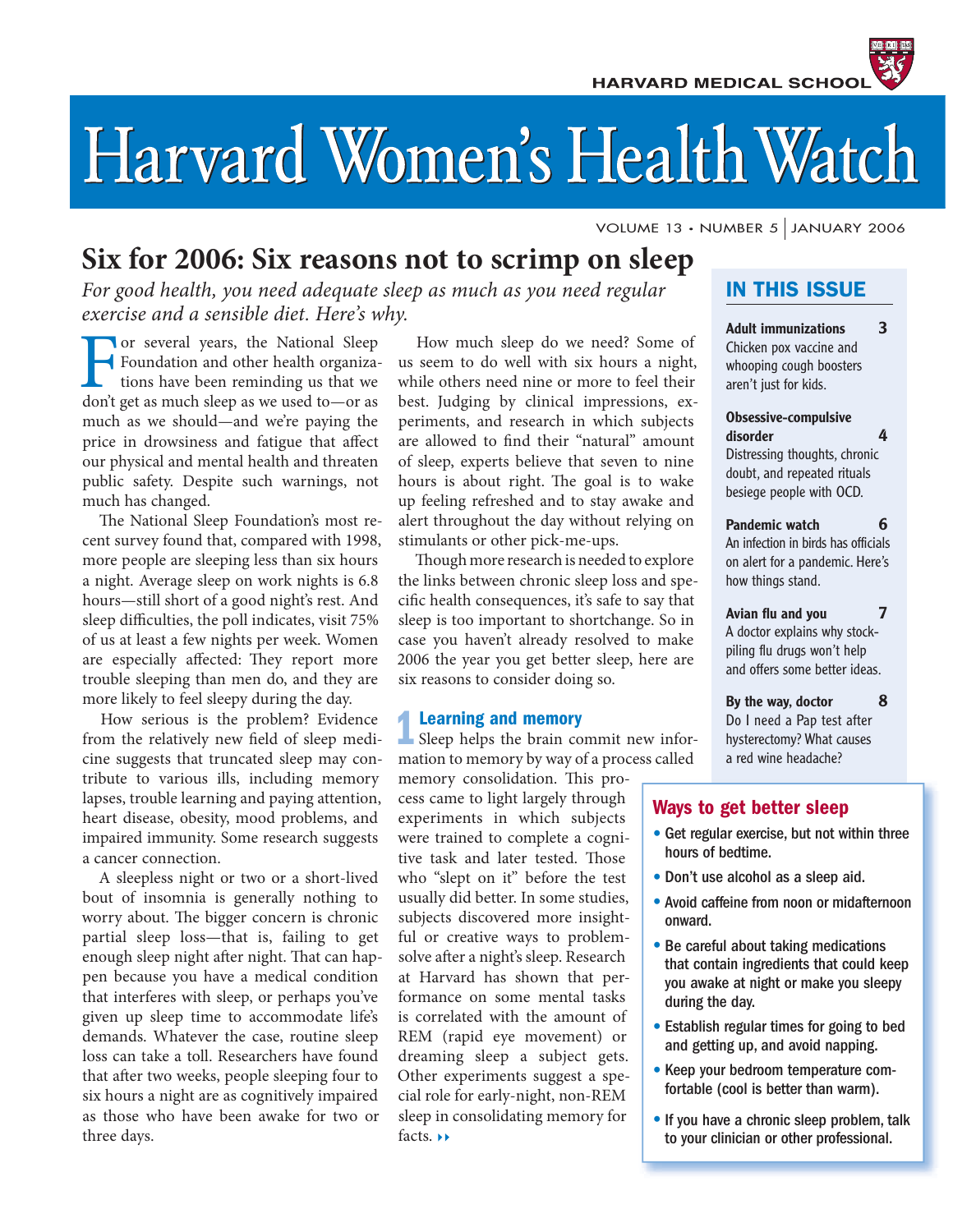# Harvard Women's **Health Watch**

EDITORIAL BOARD

Board members are associated with Harvard Medical School and affiliated institutions. They review all published articles.

| Editor in Chief Celeste Robb-Nicholson, M.D.<br>Cardiology Paula Johnson, M.D., M.P.H.<br>Dermatology Suzanne Olbricht, M.D.<br>Endocrinology Anne Klibanski, M.D.<br>JoAnn Manson, M.D., Dr.P.H.<br>Karen K. Miller, M.D. |
|----------------------------------------------------------------------------------------------------------------------------------------------------------------------------------------------------------------------------|
| Epidemiology I-Min Lee, M.D., Sc.D.                                                                                                                                                                                        |
| Gastroenterology Stephen E. Goldfinger, M.D.                                                                                                                                                                               |
| Genetics Susan P. Pauker, M.D.                                                                                                                                                                                             |
| Gynecology Martha K. Richardson, M.D.                                                                                                                                                                                      |
| Isaac Schiff, M.D.                                                                                                                                                                                                         |
| Internal Medicine Karen Carlson, M.D.                                                                                                                                                                                      |
| Nancy Rigotti, M.D.                                                                                                                                                                                                        |
| Beverly Woo, M.D.                                                                                                                                                                                                          |
| Neurology Anne B. Young, M.D., Ph.D.                                                                                                                                                                                       |
| Nutrition Bruce Bistrian, M.D., Ph.D.                                                                                                                                                                                      |
| Helen K. Delichatsios, M.D., S.M.                                                                                                                                                                                          |
| Oncology Judy E. Garber, M.D., M.P.H.                                                                                                                                                                                      |
| Psychiatry Ellen Blumenthal, M.D.                                                                                                                                                                                          |
| Malkah T. Notman, M.D.<br>Margaret S. Ross, M.D.<br>Radiology Barbara Weissman, M.D.                                                                                                                                       |
| Surgery Barbara Smith, M.D., Ph.D.                                                                                                                                                                                         |

EDITORIAL STAFF

|                                  | Editor Carolyn R. Schatz                          |
|----------------------------------|---------------------------------------------------|
| Managing Editor Nancy A. Ferrari |                                                   |
|                                  | Contributing Writers Susan Ince, Christine Junge, |
|                                  | Raquel Schott                                     |
|                                  | Copy Editor James C. Sellman                      |
|                                  | Design Editor Heather Foley                       |
|                                  | Production Editors Mary Allen, Charmian Lessis    |
|                                  | Illustrators Scott Leighton, Jesse Tarantino      |
|                                  |                                                   |

### CUSTOMER SERVICE

Phone: 800-829-5921 (toll free) E-mail: HarvardWL@StrategicFulfillment.com Online: www.health.harvard.edu/subinfo Mail: Harvard Women's Health Watch P.O. Box 9308 Big Sandy, TX 75755-9308 Subscriptions \$32 per year (U.S.) Bulk subscriptions Consumer Health Publishing Group One Atlantic St., Suite 604 Stamford, CT 06901 888-456-1222, ext. 106 (toll free) 203-975-8854, ext. 106 ddewitt@chpg.net Corporate sales and licensing Consumer Health Publishing Group One Atlantic St., Suite 604 Stamford, CT 06901 jmitchell@staywell.com

Editorial correspondence

E-mail: carolyn\_schatz@hms.harvard.edu Letters: Harvard Women's Health Watch 10 Shattuck St., Suite 612 Boston, MA 02115 **Permissions** 

 Copyright Clearance Center, Inc. Online: www.copyright.com

Published by Harvard Health Publications, a division of Harvard Medical School Editor in Chief Anthony L. Komaroff, M.D. Publishing Director Edward Coburn

©2006 President and Fellows of Harvard College. (ISSN 1070-910X) Proceeds support the research efforts of Harvard Medical School. Harvard Health Publications 10 Shattuck St., Suite 612, Boston, MA 02115

The goal of the Harvard Women's Health Watch is to interpret medical information for the general reader in a timely and accurate fashion. Its contents are not intended to provide personal medical advice, which should be obtained directly from a physician. We regret that we cannot respond to inquiries regarding personal health matters.

PUBLICATIONS MAIL AGREEMENT NO. 40906010 RETURN UNDELIVERABLE CANADIAN ADDRESSES TO CIRCULATION DEPT., 1415 JANETTE AVENUE WINDSOR, ON N8X 1Z • E-mail: wgarcia@chpg.net

### **Sleep** continued

**2 Metabolism and weight**<br>It's well known that excess weight can cause sleep disorders such as apnea. But sleep lab studies also suggest the reverse possibility: Chronic sleep deprivation may cause weight gain. How? By altering metabolic functions, such as processing and storage of carbohydrates, and by stimulating the release of excess cortisol, a stress hormone. Excess cortisol has been linked to increased abdominal fat. Loss of sleep also reduces levels of leptin, a hormone that suppresses appetite, and increases levels of ghrelin (GRELL-in), an appetitestimulating hormone—a combination that can encourage eating.

**3 Safety**<br>
There's no evidence that we ever really adapt to chronic sleep deficits. Sleep debt only contributes to a greater tendency to fall asleep, including "microsleeps"—secondslong daytime dips into sleep that occur when sleep-type brain-wave activity im-

# How sleepy are you?

Clinicians and researchers often use the questionnaire below, called the Epworth Sleepiness Scale, to measure sleep deprivation. It asks, How likely are you to doze off or fall asleep in the following situations? Score yourself with the following values:

2 = moderate chance

 $0 = no$  chance

 $1$  = slight chance  $3$  = high chance

Situation Score Score Sitting and reading Watching television Sitting inactive in a public place Passenger in a car for an hour without a break Lying down to rest in the afternoon Sitting and talking to someone Sitting quietly after lunch without alcohol Stopped in a car for a few minutes in traffic **Total** 

A score of 9 or more suggests that you have a sleep problem. Consult your clinician or a sleep specialist.

pinges on the waking kind. These lapses may cause falls and mistakes such as medical errors, air traffic mishaps, and road accidents. The National Highway Traffic Safety Administration estimates that each year, drowsiness causes 100,000 vehicle crashes, resulting in 76,000 injuries and 1,500 deaths.

**4 Mood/quality of life**<br>Sleep loss, whether long- or short-term, may result in symptoms—irritability, impatience, inability to concentrate, and moodiness—that suggest psychological problems such as anxiety and depression. Too little sleep can leave you so tired that you don't want to spend time with your children, enjoy the company of your friends, or have sex with a partner. Poor sleep also affects the ability to work. Sleep disorders such as insomnia and obstructive sleep apnea are associated with depression, although the relationship is complex, and cause and effect are not always clear. One study found that people with obstructive sleep apnea got relief from symptoms of depression when they were treated with a continuous positive airway pressure (CPAP) device, which keeps the airway open and improves breathing during sleep.

**5 Cardiovascular health**<br> **5** We don't know much yet about the effect of chronic partial sleep loss on cardiovascular health. But serious sleep disorders such as insomnia and sleep apnea have been linked to hypertension, increased stress hormone levels, cardiac arrhythmias, and increased inflammation. Sleep apnea is also associated with difficulty metabolizing glucose, which may lead to type 2 diabetes, another significant risk factor for heart disease. In the Nurses' Health Study, women who slept less than five (or more than nine) hours per night were more likely to develop heart disease than those who slept seven to eight hours.

# **6Immunity/cancer prevention**

Though all the mechanisms aren't clear, scientists have found that sleep deprivation alters immune function, including the activity of the body's killer cells. For example, sleep loss around the time of vaccination for influenza has been shown to reduce the pro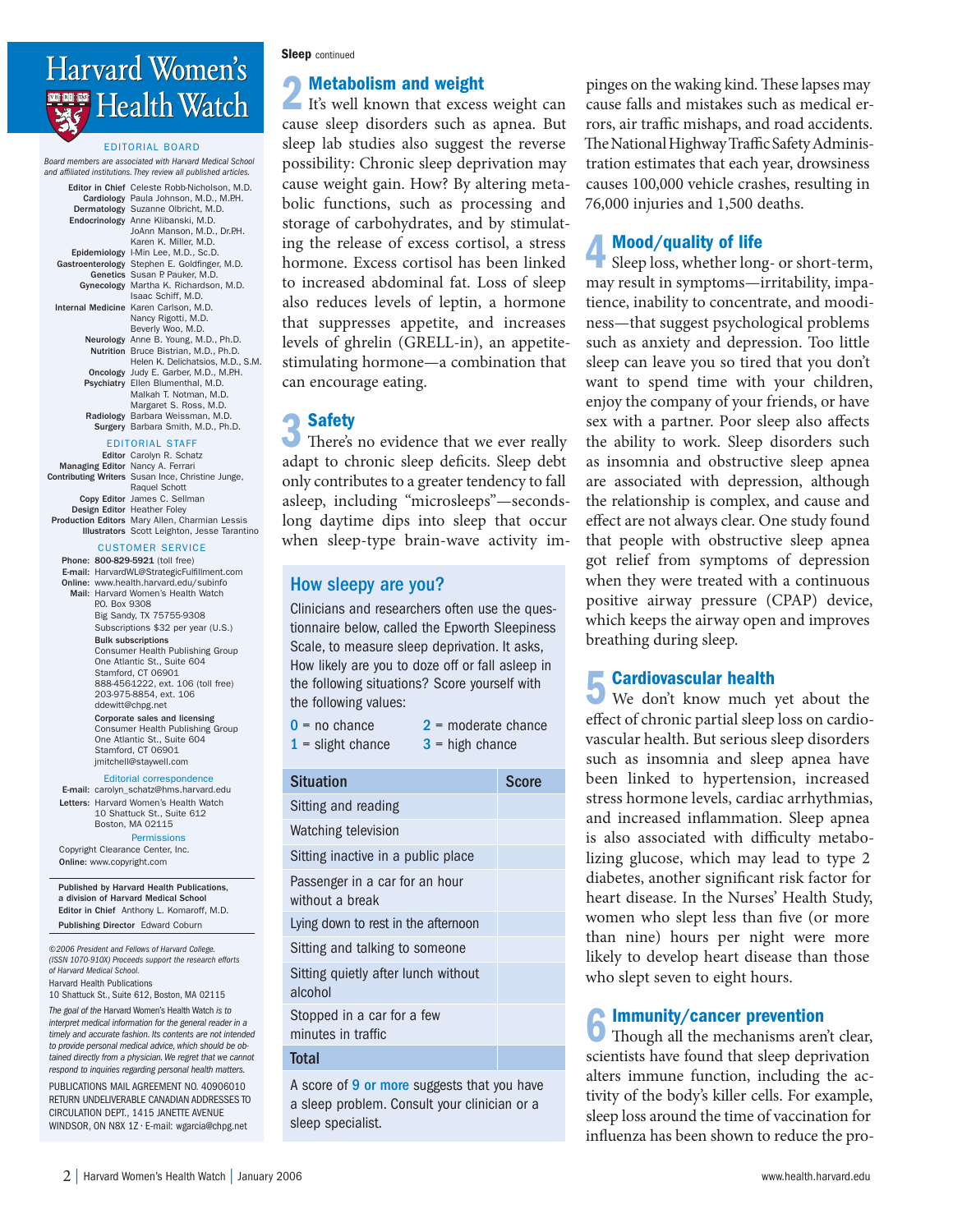duction of flu-fighting antibodies. Keeping up with sleep may also help fight cancer. Harvard researchers have shown that women who work at night are at increased risk for breast and colon cancer. The connection may be through melatonin, a hormone that's made by the brain's pineal gland when darkness falls and helps put us to sleep; light at night cuts melatonin production. The Harvard scientists also found that

women with low morning levels of melatonin had a higher risk of breast cancer. Other research has shown that melatonin slows ovarian production of estrogen, a hormone that spurs cancer cell growth.

## **Recommended reading**

Say Goodnight to Insomnia: The Six-week, Drug-free Program Developed at Harvard Medical School, by Gregg D. Jacobs, Ph.D. (Henry Holt and Co., 1998).

### in brief

# **Experts issue new immunization guidelines**

Immunization is not just for children and travelers—and it's not just about getting a flu shot. Adults are vulnerable to complications caused by many diseases vaccines can prevent. Women, in particular, benefit from vaccin mmunization is not just for children and travelers—and it's not just about getting a flu shot. Adults are vulnerable to complications caused by many diseases vaccines can They live longer than men, so they have a greater chance of being exposed to infectious disease in later life. They're also more likely to work in health care, education, and child care, where they're at risk for whooping cough (pertussis), hepatitis B, measles, mumps, rubella, and chickenpox (varicella), as well as influenza.

In October 2005, the Advisory Committee on Immunization Practices (ACIP), which makes recommendations to the Centers for Disease Control and Prevention, issued an updated schedule of adult immunizations (see below). It also voted to recommend routine vaccination of adults against whooping cough, which is on the rise in the United States. Adults ages 19–64 would be vaccinated with a newly formulated tetanus-diphtheria-pertussis (Tdap) vaccine. (Tdap would replace the current tetanus-diphtheria, or Td, vaccine.) ●

### Recommended adult immunization schedule 2005–2006 Vaccine Indications/comments Tetanus, diphtheria (Td)\* All adults. Booster every 10 years. Adults with uncertain vaccination histories should receive a primary series of 3 doses (first 2 doses at least 4 weeks apart and a third dose 6-12 months later). Measles, mumps, rubella (MMR) Adults born after 1956 who are uncertain of their immune status. Usually 1 dose; 2 doses for college students, health care workers, adults recently exposed to measles, and international travelers. MMR should not be given to pregnant women and women who might become pregnant within the next month. Varicella Adults ages 19–49 who have not had chickenpox or have not been determined to have antibodies to varicella. Two doses 4–8 weeks apart. Age 50 and over, only necessary in those with medical, occupational, or lifestyle risk factors. Do not take if allergic to gelatin or neomycin. Should not be given to pregnant women, women who might become pregnant within the next month, or people infected with HIV. Influenza Adults ages 50 and over; younger adults with chronic cardiovascular, pulmonary, kidney, liver, or immunosuppressive disease or diabetes; health care workers; and women who are pregnant during flu season. One dose annually. Should not be given to anyone who is allergic to chicken eggs. Healthy adults under age 50 (and not pregnant) may opt for intranasal vaccine (FluMist). Pneumococcal (polysaccharide) Adults ages 65 and over; younger adults with chronic cardiovascular, pulmonary, kidney, liver, or immunosuppressive disease or diabetes. Usually 1 dose. For at-risk adults, 1 dose followed by a second dose 5 years later. Additional vaccinations for special risk groups Hepatitis A Adults with chronic liver disease or blood clotting disorders; health care workers; laboratory workers who work with hepatitis A; travelers to certain countries.\*\* Two doses 6-12 months apart. Hepatitis B Adults who are on hemodialysis or who have blood clotting disorders; health care workers; travelers to certain countries.\*\* Three doses (second dose 1-2 months after the first dose and a third dose 2-4 months later). Not recommended for people highly allergic to baker's yeast. Meningococcal College freshmen living in dormitories; adults with no functioning spleen or with hereditary terminal complement component deficiency; military recruits; travelers to certain countries.\*\* One dose; revaccinate after 5 years if risk of disease continues. \* After the 2005–2006 adult immunization schedule was released, the ACIP issued a recommendation that adults ages 19–64 receive the newly licensed tetanus-diphtheria-pertussis (Tdap) vaccine, rather than Td. \*\* Information about diseases related to travel is available at www.cdc.gov/travel/diseases.htm.

Source: Adapted from the Recommended Adult Immunization Schedule—United States, October 2005–September 2006, Centers for Disease Control and Prevention, available at www.cdc.gov/nip/recs/adult-schedule.htm.